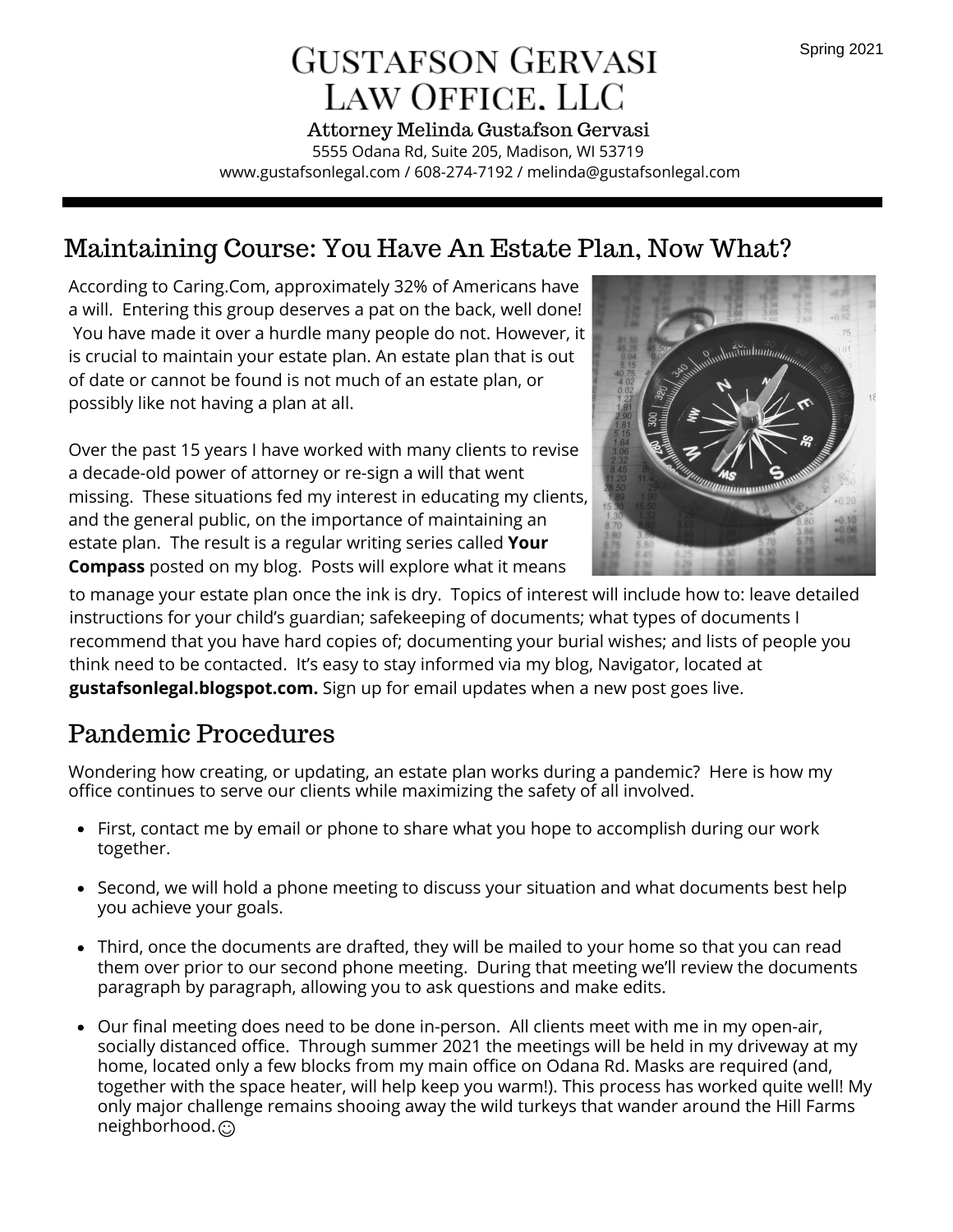### TAX MATTERS

It is 2021 and time to review some basic tax concepts related to estate planning and probate. I am not a CPA. I encourage you to work with your accountant to learn more about these amounts and changes to gain a full understanding about possible impact to your financial situation.

- The IRS pushed back the official start of the 2020 income tax filings to February 12, 2021. Anticipate delays in processing returns for both individuals as well as estates.
- The IRS announced the official estate and gift tax limits for 2021. The estate tax exemption increased to \$11.7 million per individual. This means an individual can leave \$11.7 million to heirs and the estate would pay no federal estate tax. The annual gift exclusion remains the same at \$15,000 per individual per year.
- Under current law, the federal estate tax exemption will continue to rise, adjusted for inflation though 2025. As of now, the federal estate tax exemption level is scheduled to fall back to \$5 million per individual on January 1, 2026. However, given the new presidential administration and Congressional makeup, some experts anticipate a fallback to \$5 million/individual, or even \$3.5 million/individual (the level under the Obama administration), earlier than 2026.
- Ask your accountant or financial planner about the SECURE Act, a bipartisan bill signed into law January 1, 2020. Under this legislation the "stretch IRA" was eliminated, likely creating an increased income tax liability on people inheriting a traditional IRA, 401K, etc.
- Another possible change to the federal tax code could be the elimination of "step-up in basis," which may create an increased capital gains tax for either an estate or heirs on assets that have appreciated greatly (for example, Apple stock, family lake home, primary residences purchased decades ago in what is now a "hot" neighborhood).

# Keeping Your Will Safe

Without question, I recommend that Dane County residents consider filing a will for safekeeping with the Dane County Probate Court. The one-time fee is \$10/will. Water and fire protection offered by the courthouse is superior to what can be provided in a home setting. Moreover, when the time comes to open a probate, the will is already at the courthouse. Add the fact that a will is less likely to be lost when filed for safekeeping; it seems to be an obvious storage option. Due to the community spread of COVID-19, my office has temporarily suspended our service of delivering original wills to the courthouse. Hopefully in the late summer or early fall we can resume this service. Until then, if you have an urgent need to file your will you can find specifics on the process for Dane County residents on my blog, Navigator gustafsonlegal.blogspot.com. See the February 22, 2021 post: Will Safekeeping - Dane County, Wisconsin.

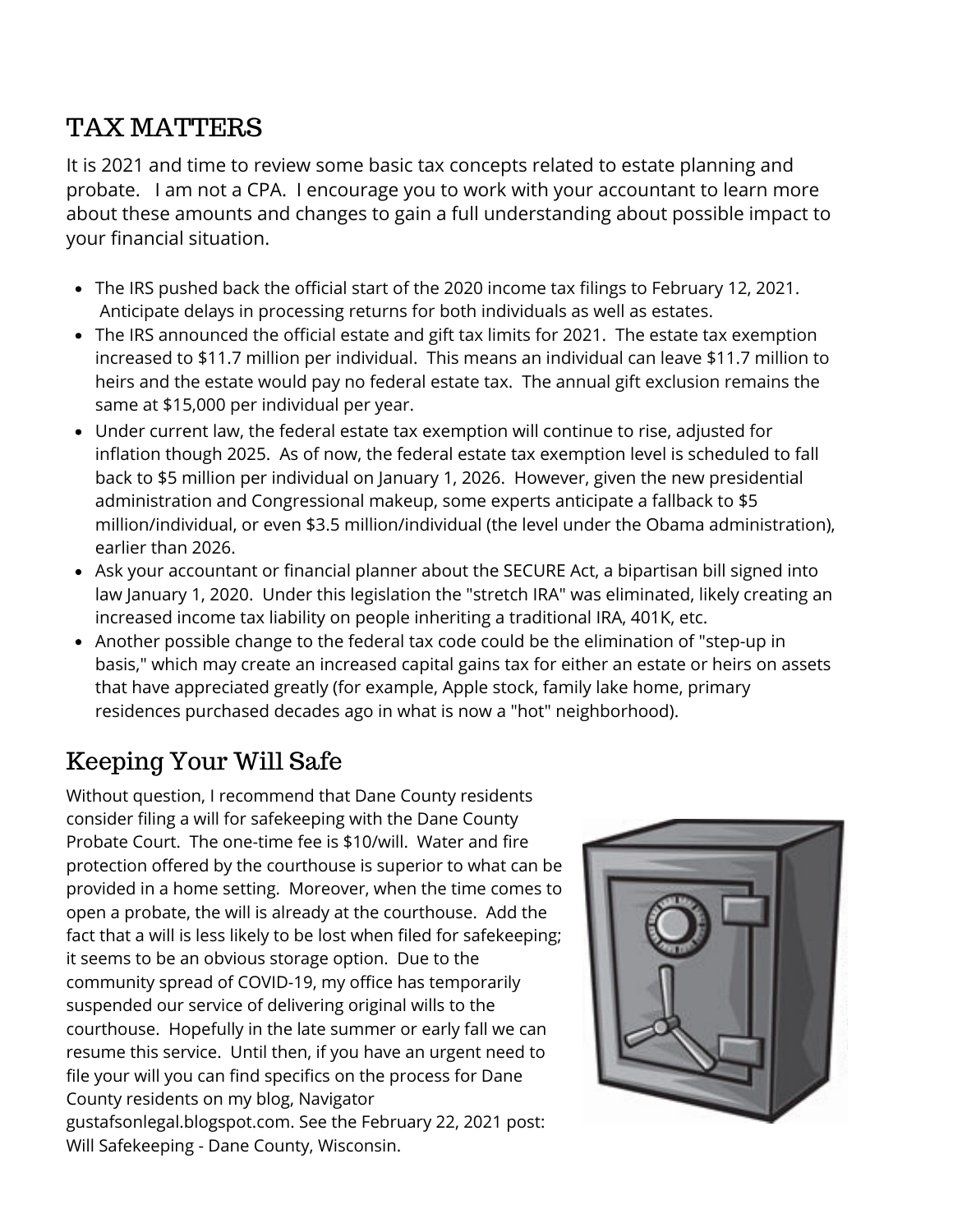#### **Giving Done Right: Effective Philanthropy and Making Every Dollar Count** by Phil Buchanan Book Review

Presented in seven chapters, **Giving Done Right** provides a great balance between the power of storytelling and models of philanthropic giving. Topics cover philanthropy as a core part of American society, choosing a goal, and the importance of partnerships and assessing nonprofit performance. The book is a relatively fast read. Each chapter in the book provides a review at the end with bulleted key points as well as an exhaustive list of giving resources in the appendix. Whether you are a small giver, large donor or you work for a nonprofit or foundation, you will likely walk away with three or four new ideas for your giving world.



### Middle Class Philanthropist: How Anyone Can Leave a Legacy

by Melinda Gustafson Gervasi





In 2013 I released a small book with the intention of sparking inspiration in the average person to leave a charitable gift upon his or her death. You can find the book online at Amazon or Barnes & Noble or several copies are available in the public library System.

#### What seemed impossible became possible in 2020. I made the pivot from live educational Estate Planning 101 seminars to virtual programs. Thanks to Deb Neubauer, Financial Education Center Director at UW Extension Dane County, one of my virtual seminars was recorded. Check it out on my new YouTube Channel **Navigator.** If your employer, place of worship, neighborhood group or other organization would like to schedule a session of Estate Planning 101, please contact me.

# A CHARITABLE LIFE...

The Gustafson Scholarship Fund at Madison College supports women studying in the trades (metal fabrication, cabinetmaking, and auto repair are just three of over a dozen areas of trades programs). More than ever, in 2021 students of Madison College face economic hurdles in both starting and maintaining a program of study. The first award from the fund was given out in the Fall 2020, and supported Katie Diehl in the Architectural Technology program, who maintained a 4.0 GPA while preparing for the birth of her first child in May 2021. Thank you to those who made a donation, easing the financial burden of an education for Katie and her family. Worthy causes are plentiful, and budgets limited. Please consider making a small donation to this fund, set up in my late parents' honor, or sharing this giving opportunity with a local business or group interested in helping local women entering the trades. Details are below.

Make checks payable to **Madison College Foundation**, with a notation of Gustafson Scholarship. 3591 Anderson St, Suite 203 A, Madison, WI 53704 Online donations can be made at supportmadisoncollege.org/gustafson. Thank you for your consideration!